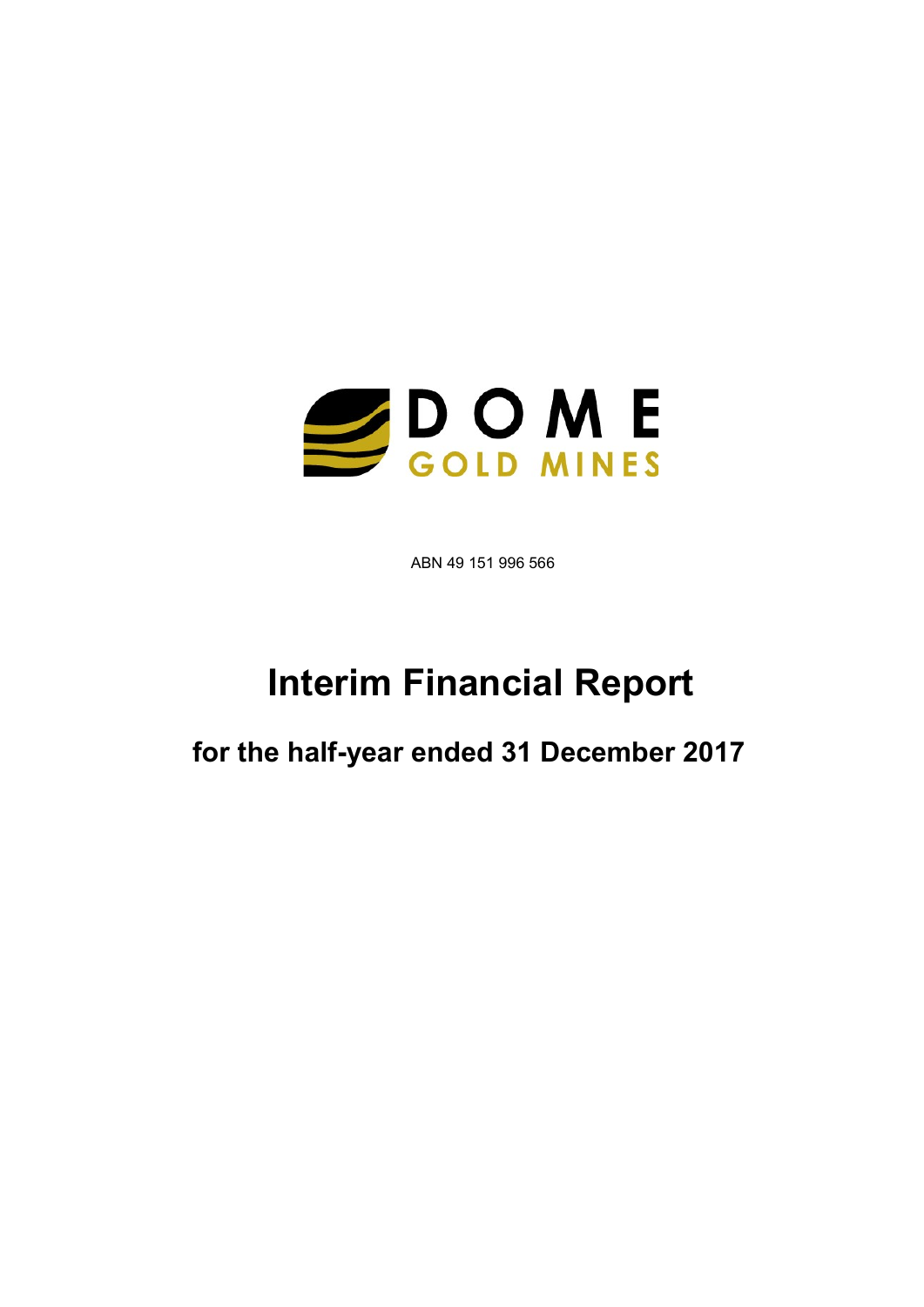# Dome Gold Mines Ltd

and its controlled entities

# Corporate Directory

### ABN 49 151 996 566

### **Directors**

Dr Garry Lowder (Chairman) Mr Tadao Tsubata (Non-Executive Director) Ms Sarah Harvey (Non-Executive Director, Appointed 27 July 2017)

## Company Secretary

Mr Marcelo Mora

### Corporate Office

Suite 2, Level 8, 17-19 Bridge Street Sydney NSW 2000 Australia

### Registered Office

Suite 2, Level 8, 17-19 Bridge Street Sydney NSW 2000 Australia

### Auditor

Grant Thornton Audit Pty Ltd Level 17, 383 Kent Street Sydney NSW 2000

### Banker

National Australia Bank 255 George Street Sydney NSW 2000

### **Solicitor**

**Websters** Level 11, 37 Bligh Street Sydney NSW 2000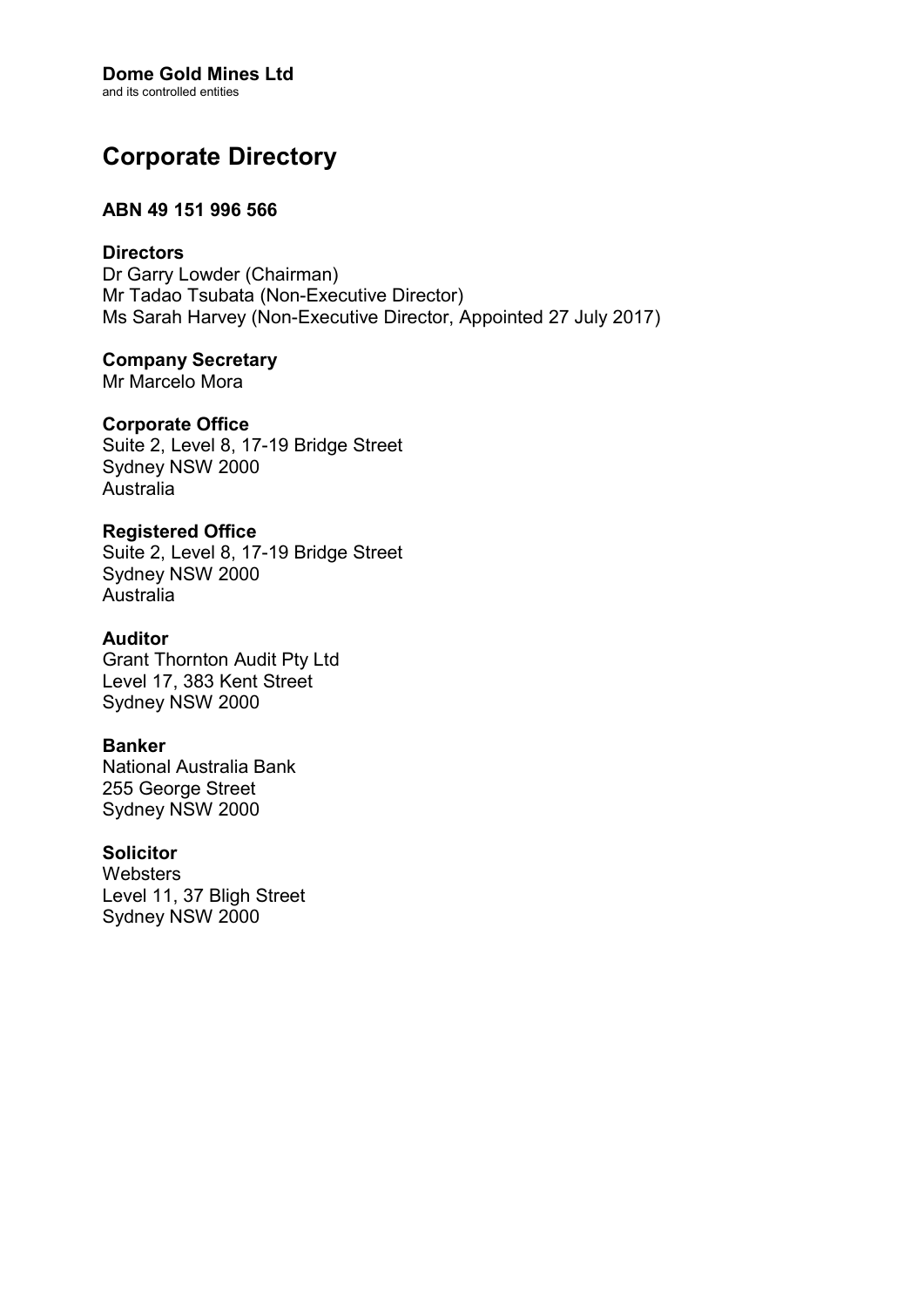# Table of Contents

| Consolidated Statement of Profit or Loss and Other Comprehensive Income5 |  |
|--------------------------------------------------------------------------|--|
|                                                                          |  |
|                                                                          |  |
|                                                                          |  |
|                                                                          |  |
|                                                                          |  |
|                                                                          |  |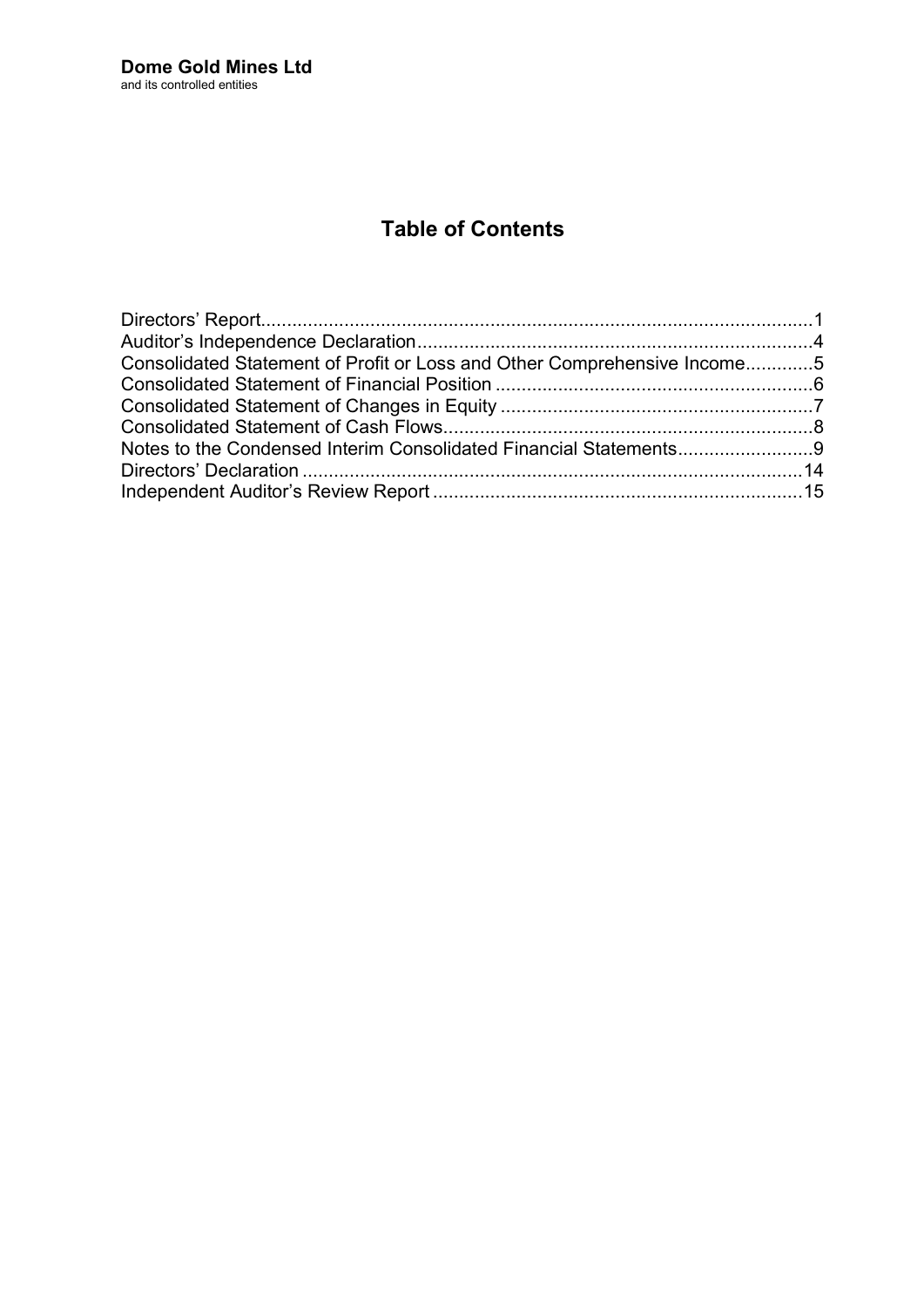# Directors' Report

The directors of Dome Gold Mines Ltd present their report together with the financial statements of the consolidated entity, being Dome Gold Mines Ltd ('Dome' or 'the Company') and its controlled entities ('the Group') for the half-year ended 31 December 2017.

### DIRECTORS

The names of the directors in office at any time during or since 1 July 2017 and up to the date of this report are:

> Garry G Lowder Chairman Tadao Tsubata Non-Executive Director Sarah E Harvey (appointed 27 July 2017) Non-Executive Director

### REVIEW OF OPERATIONS

#### Corporate Activities

- On 15 November 2017 the Company completed a placement of 2,477,625 fully paid ordinary shares at \$0.20 per share to raise \$495,525 and granted 1,945,107 unlisted options exercisable at \$0.20 expiring on 15 November 2019.
- On 24 November 2017 the Company granted 750,000 unlisted options exerisable at \$0.40 expiring on 27 July 2020, 750,000 unlisted options exerisable at \$0.50 expiring on 27 July 2020, 500,000 unlisted options exerisable at \$0.40 expiring on 31 December 2020, and 500,000 unlisted options exerisable at \$0.50 expiring on 31 December 2020.
- On 28 November 2017 the Company completed a placement of 1,454,165 fully paid ordinary shares at \$0.20 per share to raise \$290,833 and granted 2,240,523 unlisted options exercisable at \$0.20 expiring on 28 November 2019.
- On 14 December 2017 the Company completed a placement of 5,231,512 fully paid ordinary shares at \$0.20 per share to raise \$1,046,302 and granted 4,799,713 unlisted options exercisable at \$0.20 expiring on 14 December 2019.

On 27 July 2017, Ms Sarah Harvey was appointed as Non-Executive Director of the Company and the Chair of the Audit Committee.

The loss of the Group for the half-year after providing for income tax amounted to \$904,842 (2016: \$797,578).

The net asset position of the Group has increased from \$28,825,022 at 30 June 2017 to \$29,498,567 at 31 December 2017.

### Fiji Exploration Developments

#### **Projects**

Dome, through its wholly owned Fijian subsidiaries, Dome Mines Ltd and Magma Mines Ltd holds 100% of three Special Prospecting Licences (SPL) in Fiji, namely, SPL1495 (Sigatoka Ironsand Project), SPL1451 (Ono Island Project) and SPL1452 (Nadrau Project).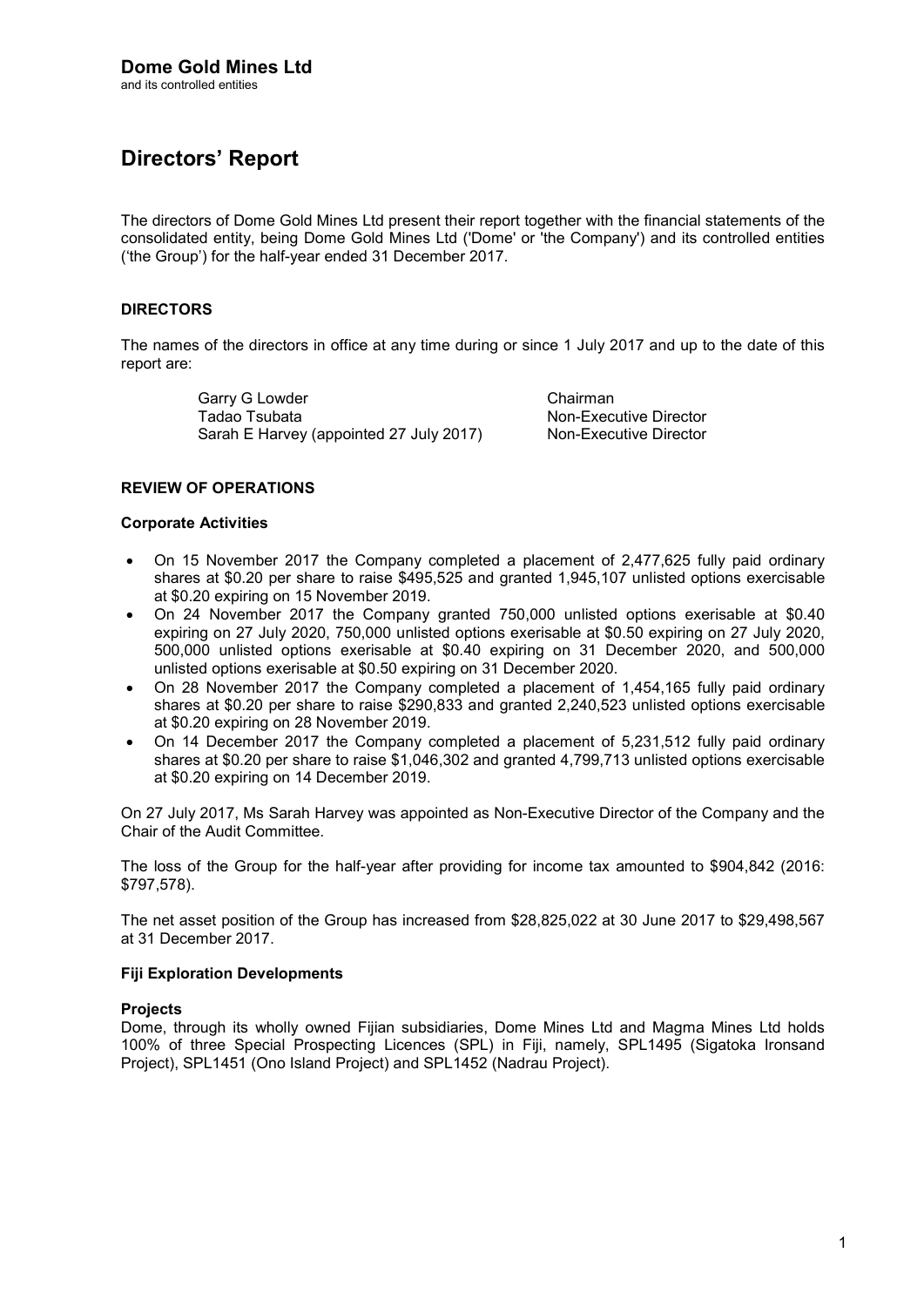# Directors' Report

### Sigatoka Ironsand Project

The drilling of a total of 68 sonic drill holes has been completed on Koroua Island on SPL1495. Fiftytwo of the 68 drill holes have been completed on a 100m x 200m grid while on section line 3871200N holes were drilled at 50m intervals (see ASX announcement dated 30 January 2018). Further drilling is planned to continue this year.

Preliminary analytical results have been reported for 8 of 10 batches of the sonic core samples submitted to the laboratory (748 x 2m samples). HM content (in-ground) is high and ranges from 3.1% to 47.3% and averages 13.3%. Laboratory work will continue on the remaining samples and the HM concentrate from all the samples will be further analysed for their magnetite content.

The objective of this drill program is to sample parts of the magnetite bearing sand deposit not drilled in previous programs and based on the data collected will be used to update the initial JORC 2012 resource estimates initially published in an ASX release dated 10 October 2014. The program is being conducted in advance of a definitive feasibility study (DFS) planned to commence this year.

The renewal of SPL1495 for a 3-year period was granted by the Mineral Resources Department on 13 July 2015.

### Ono Island Project

Preparations are advanced to undertake an exploration diamond drilling program on two prospects (Naqara East and Naqara West). Pre-mobilisation construction of accommodation, messing and drill core management infrastructure was completed during the half-year, and logistics such as shipping services for delivery of drilling and support equipment and fuel and other supplies were identified (see ASX release dated 31 October 2017).

As previously announced by Dome, the targeting of drill holes on Ono is based on the combined results of ionic leach soil sampling, geological and alteration mapping and an Induced Polarisation geophysical survey. Diamond drilling will produce HQ size core samples that will be analysed for gold, silver and other metals. The program is planned to continue for a minimum of five holes with selection of the later hole locations selected based on the results from the first drilling phase.

The renewal of SPL1451 for a 3-year period was granted by the Mineral Resources Department from 13 February 2017.

### Nadrau Project

Quotes were obtained to undertake three dimensional Induced Polarisation and magnetometer surveys over the Namoli and Wainivau Prospects. The objective of this work is to provide subsurface data on the intrusive systems whose interpretation will assist with targeting of exploration diamond drill holes.

The renewal of SPL1452 for a 2-year period was granted by the Mineral Resources Department from 13 February 2017.

### NO MATERIAL CHANGES STATEMENT

Dome Gold Mines Ltd confirms that it is not aware of any new information or data that would materially affect the information included in the market announcements and that all material assumptions and technical parameters in the market announcements continue to apply and have not materially changed.

The Company confirms that the form and context in which the Competent Person's findings are presented have not been materially modified from the original market announcements.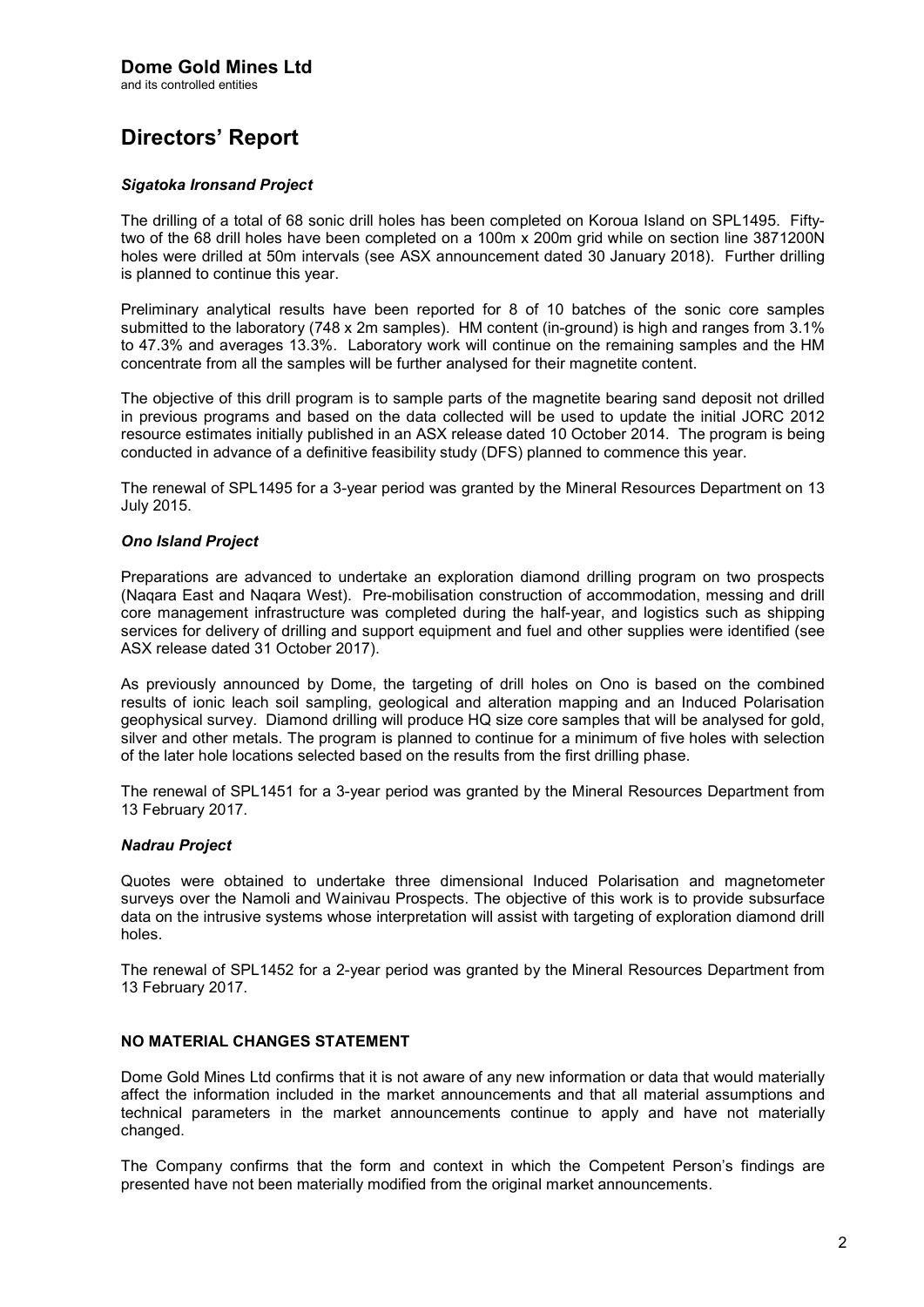and its controlled entities

# Directors' Report

### COMPETENT PERSON STATEMENT

The information in this Half-Yearly Report that relates to Exploration Results is based on information compiled by John V McCarthy, who is the Chief Executive Officer of the Company. Mr McCarthy is a geologist who is a Member of the Australasian Institute of Mining and Metallurgy and has sufficient experience which is relevant to the style of mineralisation and type of deposits under consideration and to the activities which he is undertaking to qualify as a Competent Person as defined in the 2012 Edition of the 'Australasian Code for Reporting of Exploration Results, Mineral Resources and Ore Reserves'. Mr McCarthy, through his family Superfund, holds shares in the Company. He consents to the inclusion in this Annual Report of the matters based on his information in the form and context in which it appears.

### SUBSEQUENT EVENTS

- On 3 January 2018 the Company completed a placement of 3,000,000 fully paid ordinary shares at \$0.20 per share to raise \$600,000 and granted 3,300,000 unlisted options exercisable at \$0.20 expiring on 3 January 2020.
- On 22 January 2018 the Company completed a placement of 4,377,489 fully paid ordinary shares at \$0.20 per share to raise \$875,498 and granted 4,465,566 unlisted options exercisable at \$0.20 expiring on 22 January 2020.
- On 20 February 2018 the Company completed a placement of 561,990 fully paid ordinary shares at \$0.20 per share to raise \$112,398 and granted 162,398 unlisted options exercisable at \$0.20 expiring on 20 February 2020.
- Preparations of an exploration diamond drilling program are advanced with pre-mobilisation of the advance team taking place in mid-February 2018 and the drilling equipment and team to Ono Island in early March 2018. Dome has engaged senior geologist Matthew White to manage the drilling program (see ASX release dated 30 January 2018).

No other matters or circumstances have arisen since the end of the financial period which significantly affected or may significantly affect the operations of the Company, the results of those operations, or the state of affairs of the Company in future financial years.

#### AUDITOR'S INDEPENDENCE DECLARTION UNDER SECTION 307C OF THE CORPORATIONS ACT 2001

The auditor's independence declaration is set out on page 4 as required under section 307C of the Corporations Act 2001 and forms part of this Directors' Report.

Signed in accordance with a resolution of the directors.

R Lowdes

G. G. Lowder Chairman Sydney, 8 March 2018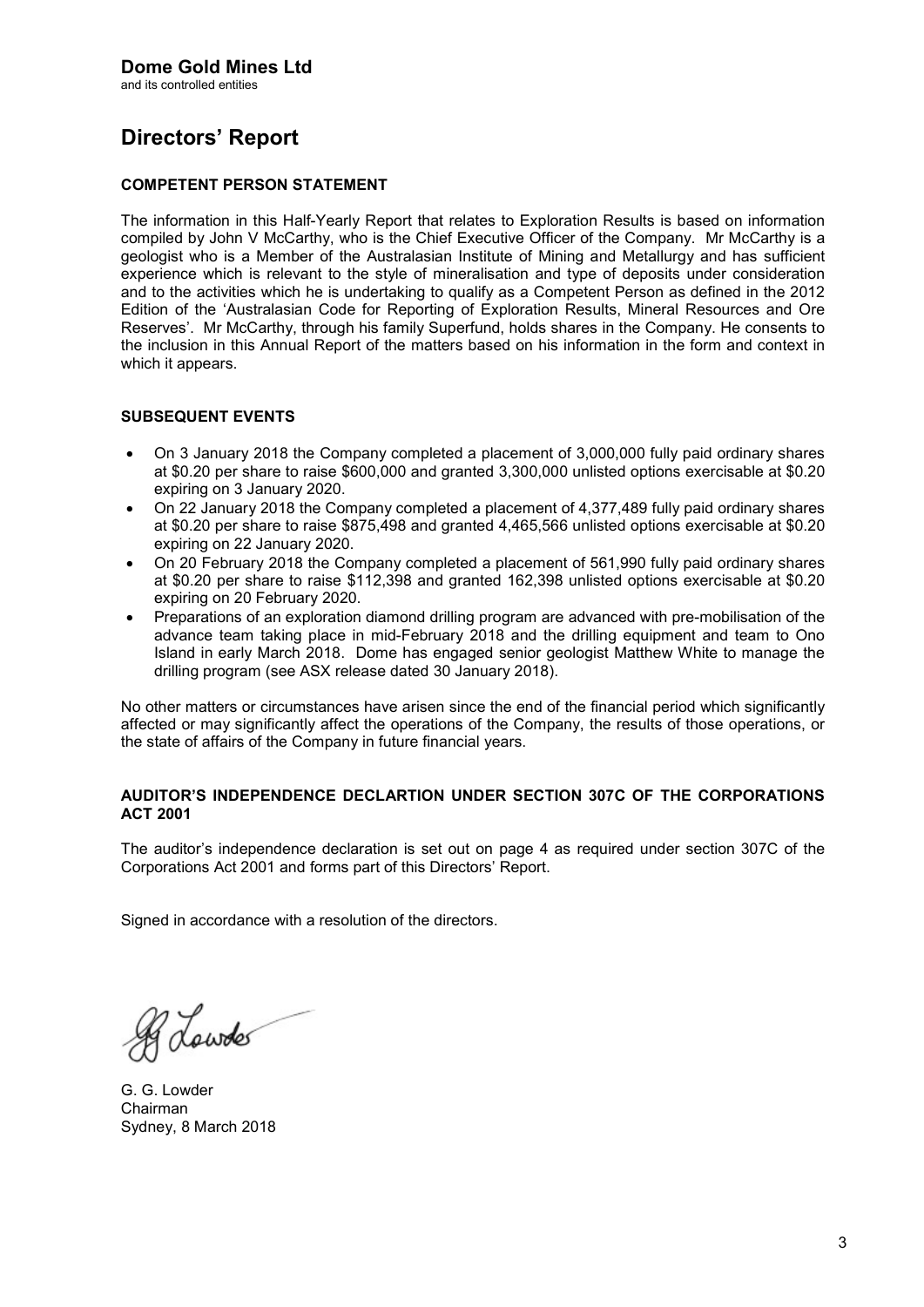

Level 17, 383 Kent Street Sydney NSW 2000

Correspondence to: Locked Bag Q800 QVB Post Office Sydney NSW 1230

**T** +61 2 8297 2400 **F** +61 2 9299 4445 **E** info.nsw@au.gt.com **W** www.grantthornton.com.au

### Auditor's Independence Declaration to the Directors of Dome Gold Mines Ltd

In accordance with the requirements of section 307C of the Corporations Act 2001, as lead auditor for the audit of Dome Gold Mines Ltd for the half-year ended 31 December 2017, I declare that, to the best of my knowledge and belief, there have been:

- a no contraventions of the auditor independence requirements of the Corporations Act 2001 in relation to the audit; and
- b no contraventions of any applicable code of professional conduct in relation to the audit.

 $\mathbb{L}$  $\prod_{k\in\mathbb{Z}}$ 

Grant Thornton Audit Pty Ltd Chartered Accountants

M D Dewhurst Partner - Audit & Assurance

Sydney, 8 March 2018

Grant Thornton Audit Pty Ltd ACN 130 913 594 a subsidiary or related entity of Grant Thornton Australia Ltd ABN 41 127 556 389

<sup>&#</sup>x27;Grant Thornton' refers to the brand under which the Grant Thornton member firms provide assurance, tax and advisory services to their clients and/or refers to one or more member firms, as the context requires. Grant Thornton Australia Ltd is a member firm of Grant Thornton International Ltd (GTIL). GTIL and the member firms are not a worldwide partnership. GTIL and each member firm is a separate legal entity. Services are delivered by the member firms. GTIL does not provide services to clients. GTIL and its member firms are not agents of, and do not obligate one another and are not liable for one another's acts or omissions. In<br>the Australian context only, the use of the term 'Grant T and related entities. GTIL is not an Australian related entity to Grant Thornton Australia Limited.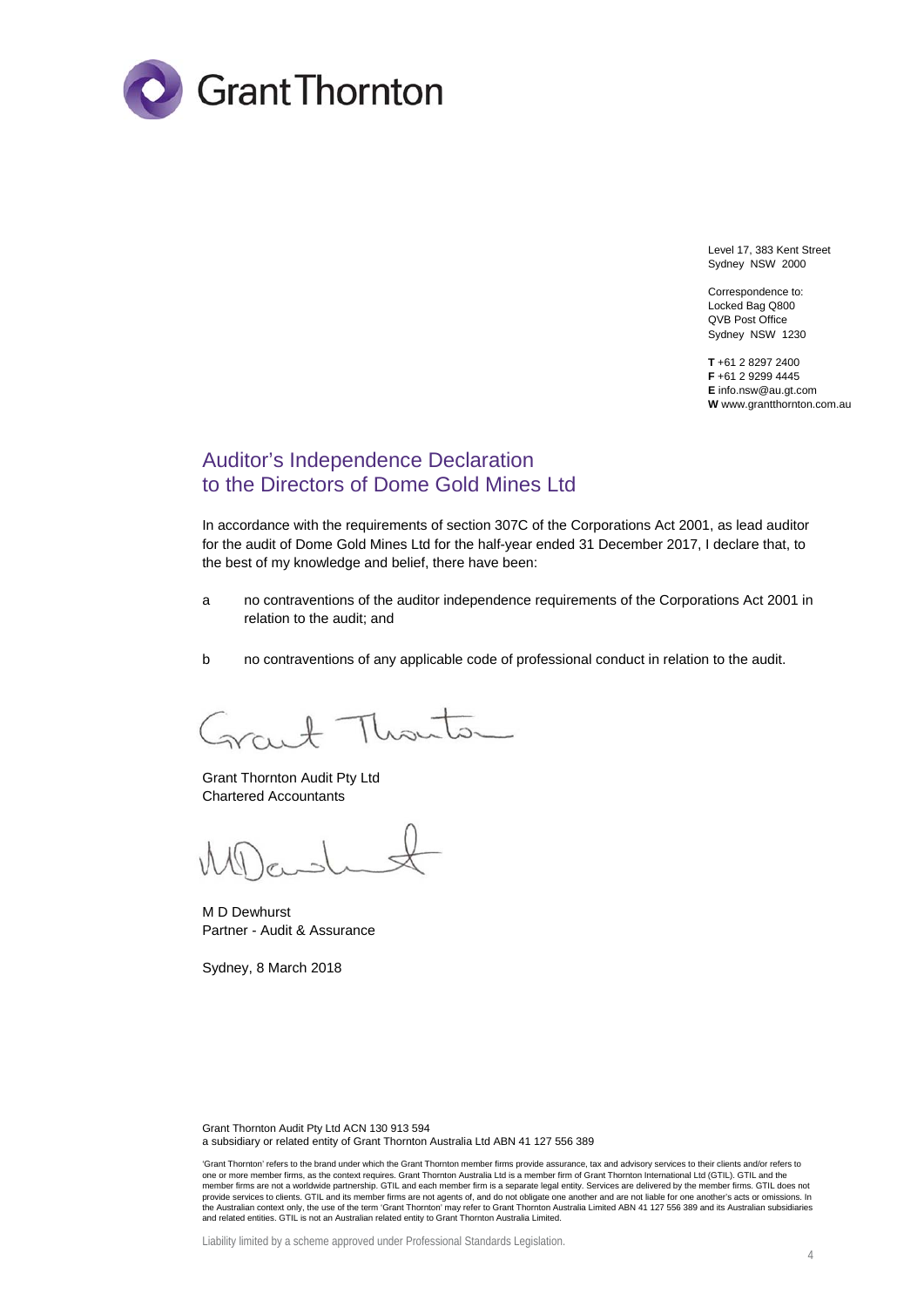## Consolidated Statement of Profit or Loss and Other Comprehensive Income

### For the half-year ended 31 December 2017

|                                                                    | <b>Notes</b> | 31 December<br>2017<br>\$ | 31 December<br>2016<br>S |
|--------------------------------------------------------------------|--------------|---------------------------|--------------------------|
|                                                                    |              |                           |                          |
| Other income                                                       |              | 1,784                     | 9,824                    |
| Employee benefits expenses (including directors fees)              |              | (245, 965)                | (254, 495)               |
| Share based payments                                               |              | (103, 439)                |                          |
| Other expenses                                                     |              | (534, 797)                | (518, 668)               |
| Depreciation                                                       |              | (2, 492)                  | (5,993)                  |
| Finance costs                                                      |              | (19, 304)                 | (28, 159)                |
| Loss on foreign exchange                                           |              | (629)                     | (87)                     |
| Loss before income tax expense                                     |              | (904, 842)                | (797, 578)               |
| Income tax expense                                                 |              |                           |                          |
| Loss for the period                                                |              | (904, 842)                | (797, 578)               |
| Other comprehensive income for the period                          |              |                           |                          |
| Items that may be reclassified subsequently to profit or<br>loss:  |              |                           |                          |
| Exchange differences on translating foreign controlled<br>entities |              | (84, 938)                 | 53,006                   |
| Total comprehensive loss for the period                            |              | (989, 780)                | (744,572)                |
| <b>Earnings per share</b>                                          |              |                           |                          |
| Basic and diluted loss per share (cents per share)                 | 4            | (0.36)                    | (0.34)                   |

The above consolidated statement of profit or loss and other comprehensive income should be read in conjunction with the accompanying notes.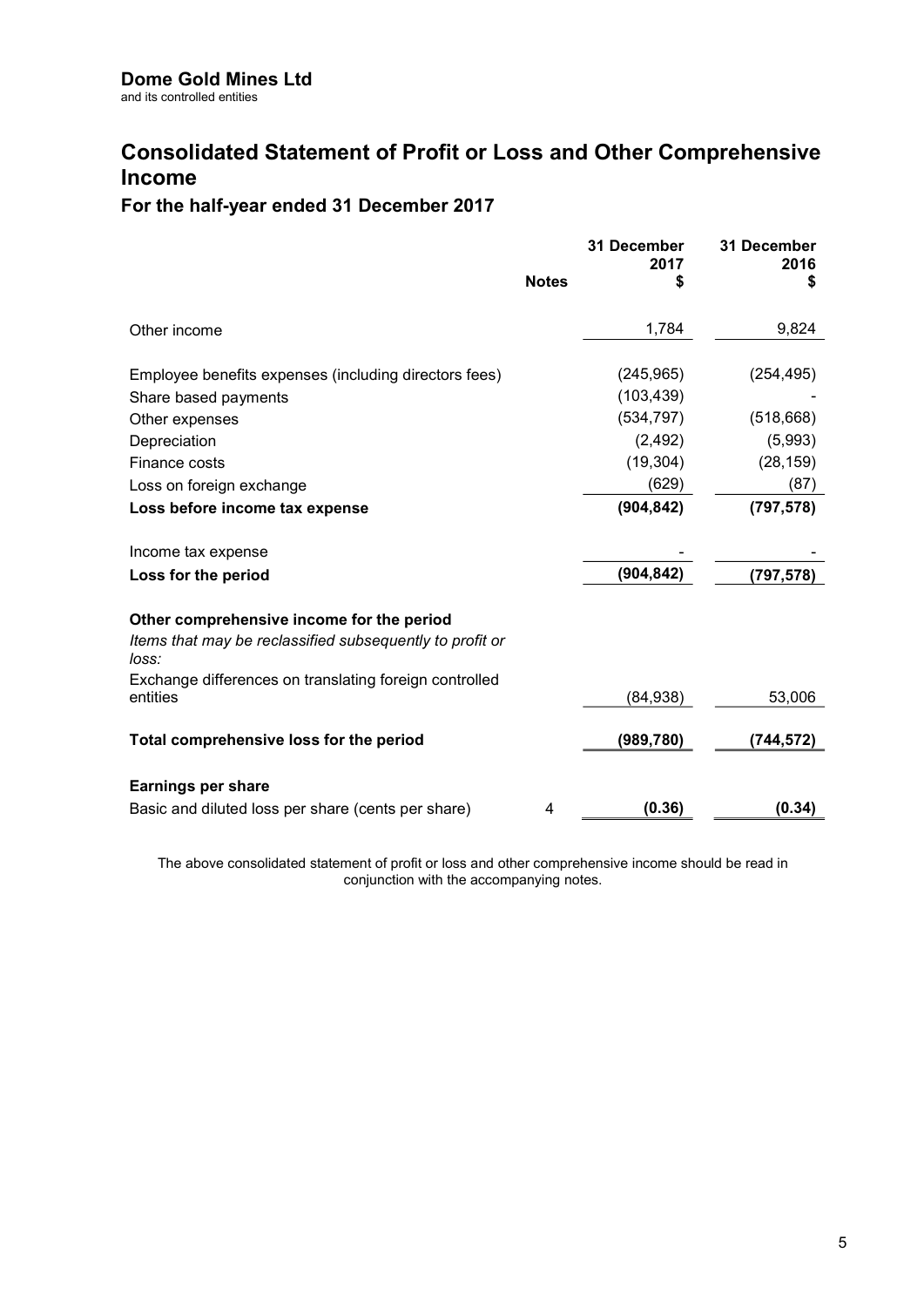# Consolidated Statement of Financial Position

As at 31 December 2017

|                                                    | <b>Notes</b> | 31 December<br>2017<br>\$ | 30 June<br>2017<br>\$ |
|----------------------------------------------------|--------------|---------------------------|-----------------------|
| <b>CURRENT ASSETS</b>                              |              |                           |                       |
| Cash and cash equivalents                          |              | 1,621,937                 | 1,182,258             |
| Trade and other receivables                        |              | 39,139                    | 40,609                |
| Other assets                                       |              | 34,658                    | 76,191                |
| <b>TOTAL CURRENT ASSETS</b>                        |              | 1,695,734                 | 1,299,058             |
| <b>NON-CURRENT ASSETS</b>                          |              |                           |                       |
| Property, plant and equipment                      |              | 274,151                   | 282,739               |
| Capitalised exploration and evaluation expenditure | 5            | 28,884,273                | 28,395,904            |
| Other assets                                       |              | 209,453                   | 211,718               |
| <b>TOTAL NON-CURRENT ASSETS</b>                    |              | 29,367,877                | 28,890,361            |
| <b>TOTAL ASSETS</b>                                |              | 31,063,611                | 30,189,419            |
| <b>CURRENT LIABILITIES</b>                         |              |                           |                       |
| <b>Borrowings</b>                                  |              | 90,352                    |                       |
| Trade and other payables                           |              | 767,782                   | 146,438               |
| <b>TOTAL CURRENT LIABILITIES</b>                   |              | 858,134                   | 146,438               |
| <b>NON-CURRENT LIABILITIES</b>                     |              |                           |                       |
| <b>Borrowings</b>                                  |              | 706,910                   | 1,217,959             |
| <b>TOTAL NON-CURRENT LIABILITIES</b>               |              | 706,910                   | 1,217,959             |
| <b>TOTAL LIABILITIES</b>                           |              | 1,565,044                 | 1,364,397             |
| <b>NET ASSETS</b>                                  |              | 29,498,567                | 28,825,022            |
| <b>EQUITY</b>                                      |              |                           |                       |
| Issued capital                                     | 6            | 39,680,307                | 38,120,421            |
| Share option reserve                               |              | 103,439                   |                       |
| Foreign currency translation reserve               |              | 89,466                    | 174,404               |
| <b>Accumulated losses</b>                          |              | (10, 374, 645)            | (9,469,803)           |
| <b>TOTAL EQUITY</b>                                |              | 29,498,567                | 28,825,022            |

The above consolidated statement of financial position should be read in conjunction with the accompanying notes.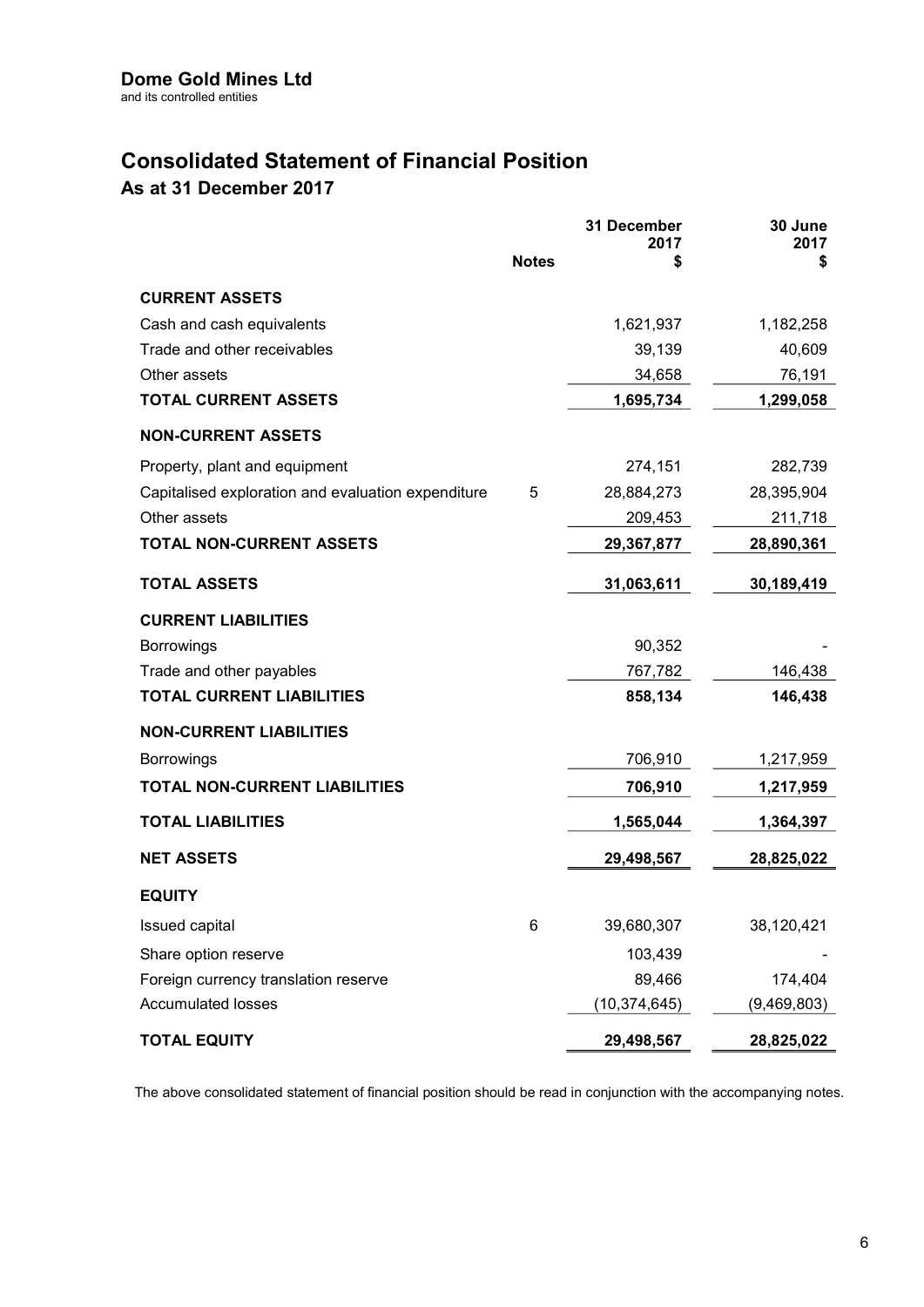# Consolidated Statement of Changes in Equity

### For the half-year ended 31 December 2017

|                                                                | <b>Issued</b><br><b>Capital</b><br>S | Foreign<br><b>Currency</b><br><b>Translation</b><br><b>Reserves</b><br>S | <b>Reserve</b><br>S | <b>Share Option Accumulated</b><br><b>Losses</b><br>S | <b>Total</b><br><b>Equity</b><br>S |
|----------------------------------------------------------------|--------------------------------------|--------------------------------------------------------------------------|---------------------|-------------------------------------------------------|------------------------------------|
| Balance at 1 July 2016                                         | 34,752,434                           | 237,095                                                                  |                     | (7,872,911)                                           | 27,116,618                         |
| <b>Transaction with owners</b>                                 |                                      |                                                                          |                     |                                                       |                                    |
| Ordinary shares issued                                         | 1,875,202                            |                                                                          |                     |                                                       | 1,875,202                          |
| Transaction costs on issue of shares                           | (199, 858)                           |                                                                          |                     |                                                       | (199, 858)                         |
| Total transactions with owners                                 | 1,675,344                            |                                                                          |                     |                                                       | 1,675,344                          |
| Other comprehensive income                                     |                                      | 53,006                                                                   |                     |                                                       | 53,006                             |
| Loss for the period                                            |                                      |                                                                          |                     | (797, 578)                                            | (797, 578)                         |
| Total comprehensive loss for the period                        |                                      | 53,006                                                                   |                     | (797, 578)                                            | (744, 572)                         |
| <b>Balance at 31 December 2016</b>                             | 36,427,778                           | 290,101                                                                  | $\blacksquare$      | (8,670,489)                                           | 28,047,390                         |
| Balance at 1 July 2017                                         | 38,120,421                           | 174,404                                                                  |                     | (9,469,803)                                           | 28,825,022                         |
| <b>Transaction with owners</b>                                 |                                      |                                                                          |                     |                                                       |                                    |
| Ordinary shares issued<br>Transaction costs on issue of shares | 1,832,660<br>(272, 774)              |                                                                          |                     |                                                       | 1,832,660<br>(272, 774)            |
| Share based payments                                           |                                      |                                                                          | 103,439             |                                                       | 103,439                            |
| Total transactions with owners                                 | 1,559,886                            |                                                                          | 103,439             |                                                       | 1,663,325                          |
| Other comprehensive income                                     |                                      | (84,938)                                                                 |                     |                                                       | (84, 938)                          |
| Loss for the period                                            |                                      |                                                                          |                     | (904, 842)                                            | (904, 842)                         |
| Total comprehensive loss for the period                        |                                      | (84,938)                                                                 |                     | (904, 842)                                            | (989, 780)                         |
| <b>Balance at 31 December 2017</b>                             | 39,680,307                           | 89,466                                                                   | 103,439             | (10, 374, 645)                                        | 29,498,567                         |

The above consolidated statement of changes in equity should be read in conjunction with the accompanying notes.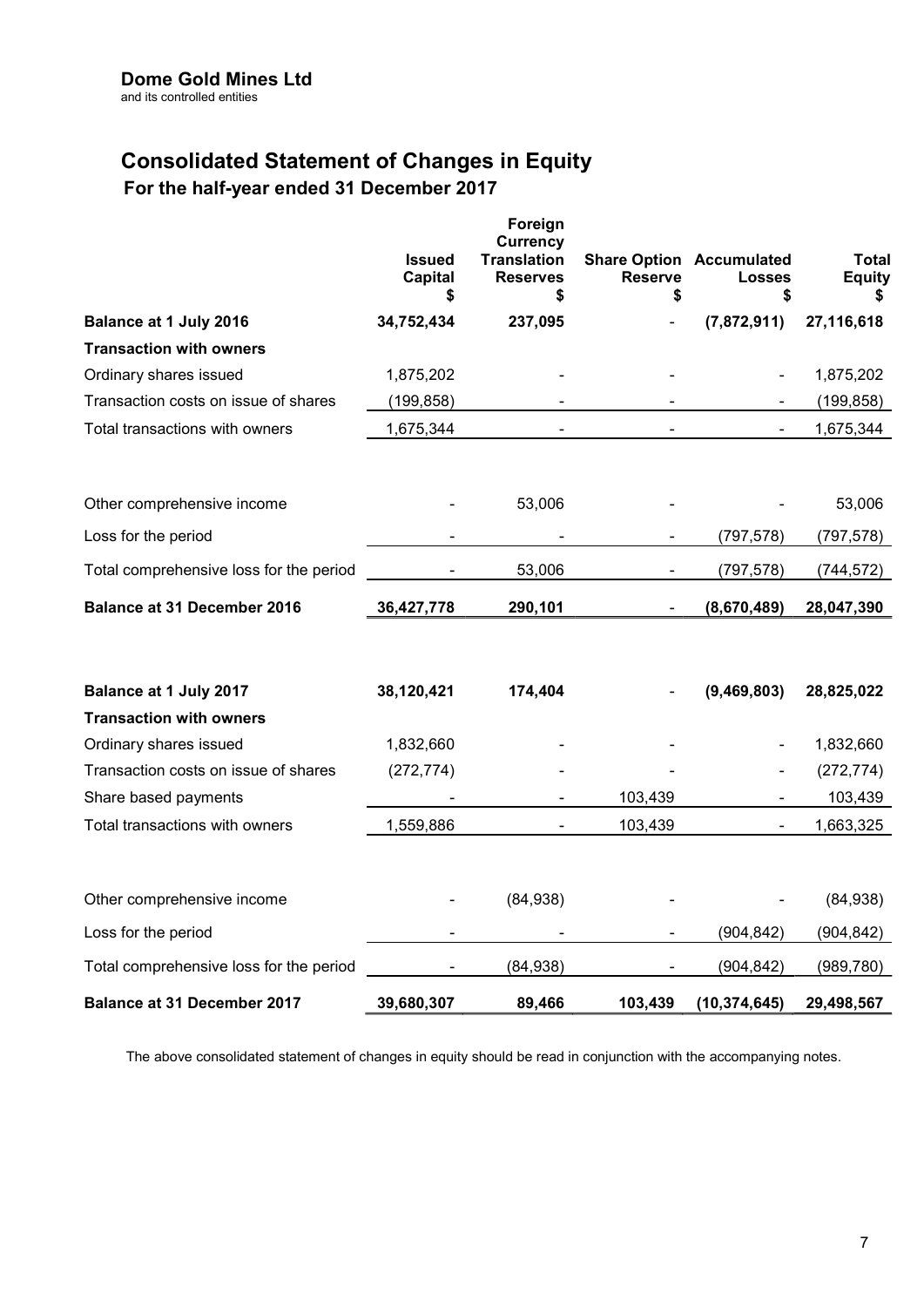# Consolidated Statement of Cash Flows

For the half-year ended 31 December 2017

|                                                                       | 31 December<br>2017<br>\$ | 31 December<br>2016<br>\$ |
|-----------------------------------------------------------------------|---------------------------|---------------------------|
| <b>CASH FLOWS FROM OPERATING ACTIVITIES</b>                           |                           |                           |
| Interest received                                                     | 1,784                     | 9,824                     |
| Cash received from other income                                       |                           | 37,111                    |
| Cash paid to suppliers and employees                                  | (722, 397)                | (780, 137)                |
| Other tax received/(paid)                                             | 4,572                     | (541)                     |
| Net cash used in operating activities                                 | (716, 041)                | (733, 743)                |
| <b>CASH FLOWS FROM INVESTING ACTIVITIES</b>                           |                           |                           |
| Cash paid on deposit                                                  |                           | (21,036)                  |
| Exploration cost payments capitalised                                 | (469, 646)                | (397, 687)                |
| Purchase of property, plant & equipment                               | (41, 674)                 | (2, 483)                  |
| Net cash used in investing activities                                 | (511, 320)                | (421, 206)                |
| <b>CASH FLOWS FROM FINANCING ACTIVITIES</b>                           |                           |                           |
| Proceeds from issue of share capital                                  | 1,832,660                 | 1,875,202                 |
| Funds received for unissued shares                                    | 600,000                   |                           |
| Repayment of borrowings                                               | (440,000)                 | (6, 240)                  |
| Cash paid on share issue costs                                        | (324, 372)                | (199, 858)                |
| Net cash provided by financing activities                             | 1,668,288                 | 1,669,104                 |
| Net increase in cash and cash equivalents                             | 440,927                   | 514,155                   |
| Cash and cash equivalents at the beginning of the<br>financial period | 1,182,258                 | 319,028                   |
| Exchange differences on cash and cash equivalents                     | (1, 248)                  | 350                       |
| Cash and cash equivalents at the end of the<br>financial period       | 1,621,937                 | 833,533                   |

The above consolidated statement of cash flows should be read in conjunction with the accompanying notes.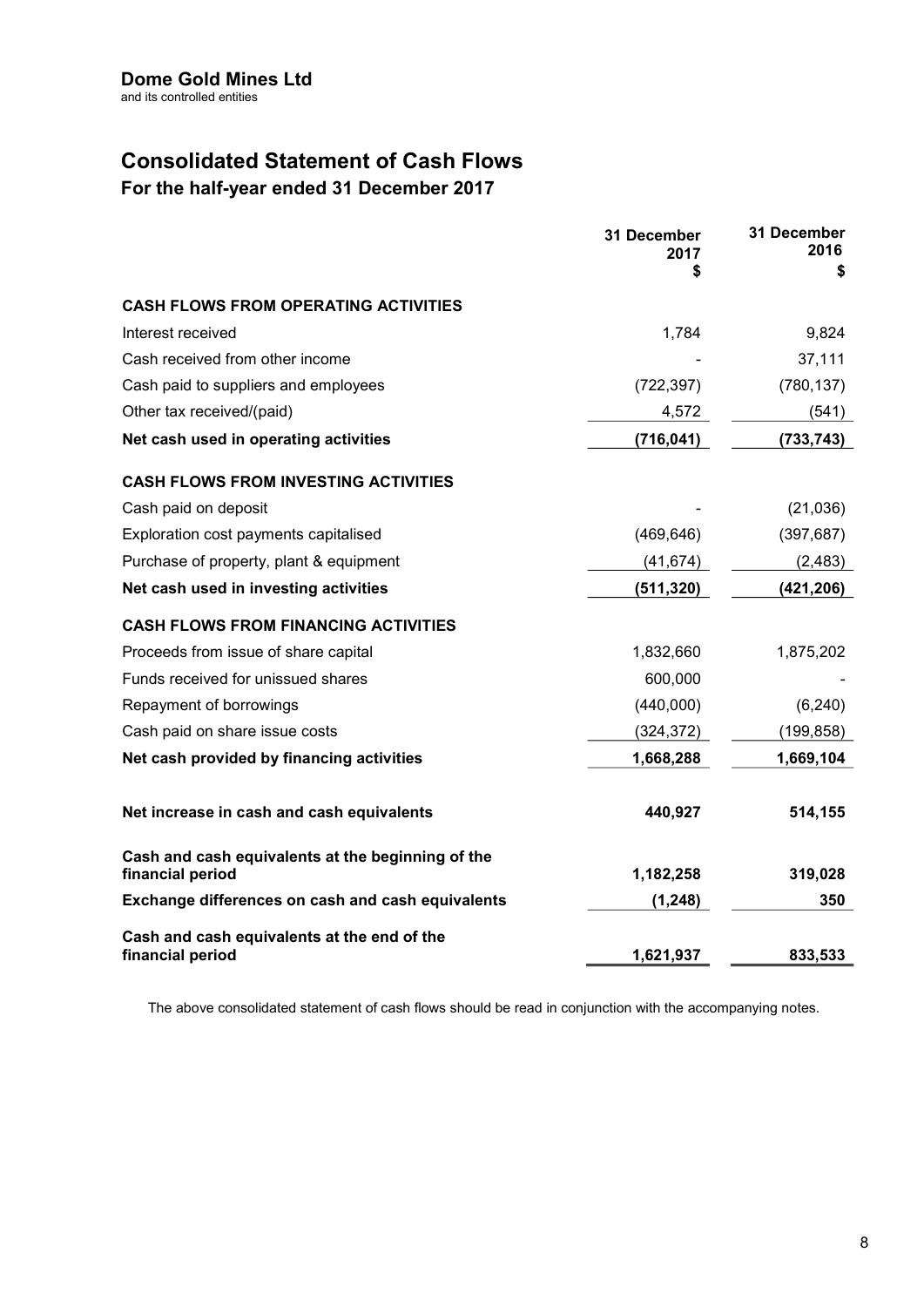### 1 BASIS OF PREPARATION

The condensed interim consolidated financial statements of the Group are for the six months ended 31 December 2017 and are presented in Australian dollar (\$), which is the functional currency of the parent company. These general purpose interim financial statements have been prepared in accordance with the requirements of the Corporations Act 2001 and AASB 134 Interim Financial Reporting. They do not include all of the information required in annual financial statements in accordance with Australian Accounting Standards, and should be read in conjunction with the consolidated financial statements of the Group for the year ended 30 June 2017 and any public announcements made by the Group during the half-year in accordance with continuous disclosure requirements arising under the Australian Stock Exchange Listing Rules and the Corporations Act 2001.

The interim financial statements have been approved and authorised for issue by the board of directors on 8 March 2018.

#### Going concern

The consolidated financial statements have been prepared on a going concern basis which contemplates the realisation of assets and settlement of liabilities in the ordinary course of business.

For the 6 months to 31 December 2017, the Group has incurred a trading loss of \$904,842 (2016: \$797,578), used \$1,185,687 (2016: \$1,131,430) of net cash in operations including payments for exploration for the half year ended 31 December 2017, and had a cash balance of \$1,621,937 as at 31 December 2017. These conditions give rise to a material uncertainty that may cast significant doubt upon the Group's ability to continue as a going concern. The ongoing operation of the Group is dependent upon:

- the Group raising additional funding from shareholders or other parties; and/or
- the Group reducing expenditure in-line with available funding.

The Directors have prepared cash flow projections that support the ability of the Group to continue as a going concern. These cash flow projections assume the Group obtains sufficient additional funding from shareholders or other parties. If such funding is not achieved, the Group plans to reduce expenditures significantly.

In the event that the Group does not obtain additional funding and/or reduce expenditure in-line with available funding, it may not be able to continue its operations as a going concern and therefore may not be able to realise its assets and extinguish its liabilities in the ordinary course of operations and at the amounts stated in the financial report.

### 2 SIGNIFICANT ACCOUNTING POLICIES

The interim financial statements have been prepared in accordance with the same accounting policies adopted in the Group's last annual financial statements for the year ended 30 June 2017, except for the share-based employee remuneration policy stated below which was not applicable in the Group's last annual financial statements.

The accounting policies have been applied consistently throughout the Group for the purposes of preparation of these interim financial statements.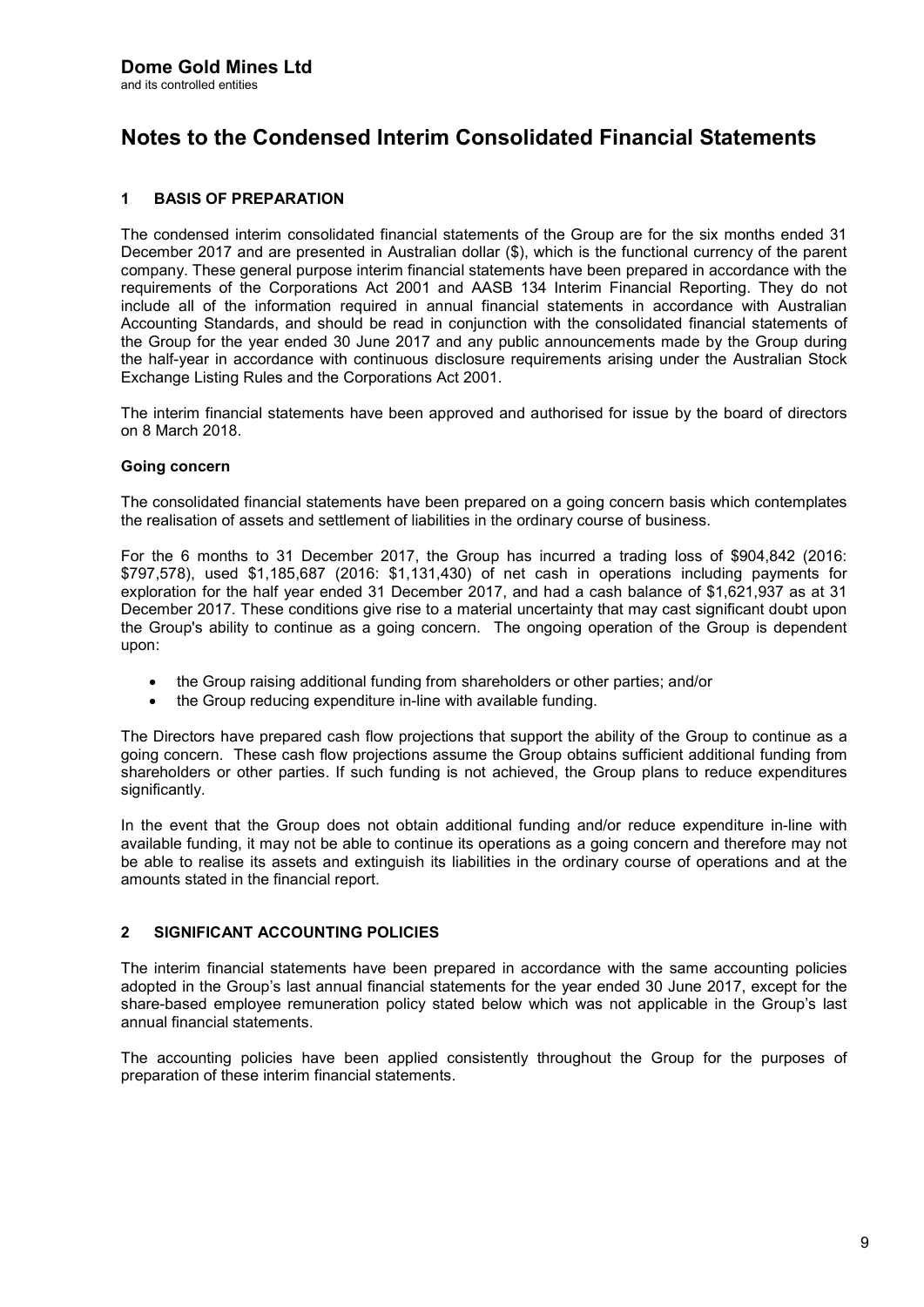### 2 SIGNIFICANT ACCOUNTING POLICIES (CONTINUED)

#### 2.1 Share-based employee remuneration

The Group operates equity-settled share-based remuneration plans for its employees. None of the Group's plans feature any options for a cash settlement.

All goods and services received in exchange for the grant of any share-based payment are measured at their fair values. Where employees are rewarded using share-based payments, the fair values of employees' services are determined indirectly by reference to the fair value of the equity instruments granted. This fair value is appraised at the grant date and excludes the impact of non-market vesting conditions (for example profitability and sales growth targets and performance conditions).

All share-based remuneration is ultimately recognised as an expense in profit or loss with a corresponding credit to share option reserve. If vesting periods or other vesting conditions apply, the expense is allocated over the vesting period, based on the best available estimate of the number of share options expected to vest.

Non-market vesting conditions are included in assumptions about the number of options that are expected to become exercisable. Estimates are subsequently revised if there is any indication that the number of share options expected to vest differs from previous estimates. Any cumulative adjustment prior to vesting is recognised in the current period. No adjustment is made to any expense recognised in prior periods if share options ultimately exercised are different to that estimated on vesting.

Upon exercise of share options, the proceeds received net of any directly attributable transaction costs are allocated to share capital.

### 3 SEGMENT REPORTING

Segment information is presented in respect of the Group's management and internal reporting structure.

Transactions with business segments are determined on an arm's length basis.

Segment results, assets and liabilities include items directly attributable to a segment as well as those that can be allocated on a reasonable basis. Unallocated items comprise mainly income earning assets and revenue, interest bearing loans, borrowings and expenses, and corporate assets and expenses.

#### Business segments

For the half-year year ended 31 December 2017 the Group principally operated in Fiji in the mineral exploration sector.

During the period to 31 December 2017 management has re-assessed how financial information is presented to the chief operating decision makers. This re-assessment is reflective of the progress being made in exploration activity and the need to distinguish between the Group's ironsand and gold projects. The Group now has two reportable segments, as described below. Comparative financial information has been restated to reflect this change.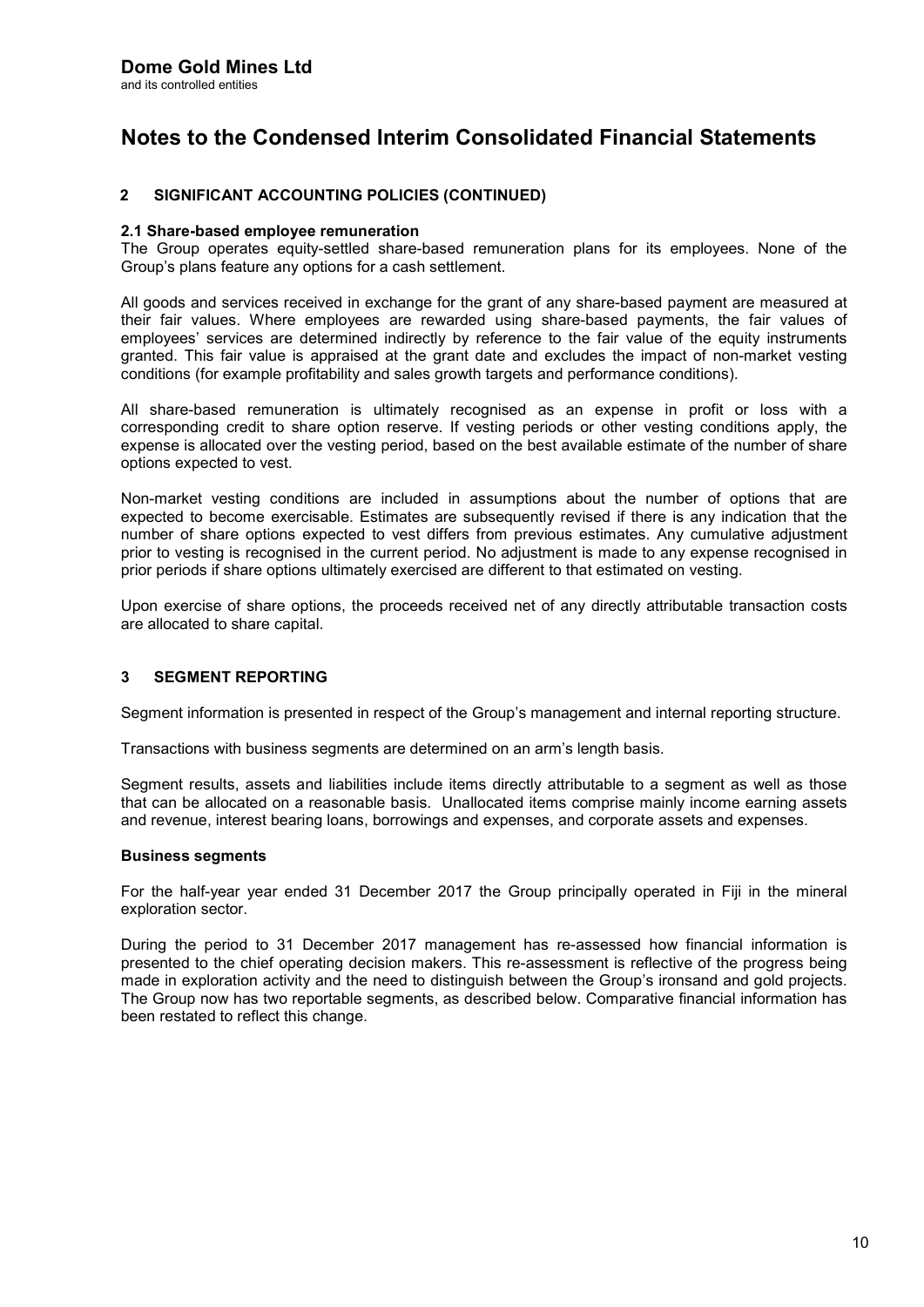### 3 SEGMENT REPORTING (CONTINUED)

| <b>Operating Segment</b>                 | <b>Ironsand Project</b> | <b>Gold Projects</b> | <b>Unallocated</b>     | <b>Consolidated</b><br><b>Total</b> |
|------------------------------------------|-------------------------|----------------------|------------------------|-------------------------------------|
|                                          | \$                      | \$                   | \$                     | \$                                  |
| 6 months to 31 December<br>2017          |                         |                      |                        |                                     |
| <b>Segment revenue</b><br>Finance income | ۰                       |                      | 1,784                  | 1,784                               |
| <b>Total revenue</b>                     |                         |                      | 1,784                  | 1,784                               |
| Depreciation<br>Share based payments     |                         |                      | (2, 492)<br>(103, 439) | (2, 492)<br>(103,439)               |
| <b>Segment loss</b>                      | (7, 876)                | (7,070)              | (889,896)              | (904, 842)                          |
| <b>Segment assets</b>                    | 27,672,647              | 1,622,539            | 1,768,425              | 31,063,611                          |
| <b>Segment liabilities</b>               | 2,333,418               | 1,434,475            | (2, 202, 849)          | 1,565,044                           |
| 6 months to 31 December<br>2016          |                         |                      |                        |                                     |
| <b>Segment revenue</b><br>Finance income |                         |                      | 9,824                  | 9,824                               |
| <b>Total revenue</b>                     |                         |                      | 9,824                  | 9,824                               |
| Depreciation                             |                         |                      | (5,993)                | (5,993)                             |
| <b>Segment loss</b>                      | (8,680)                 | (7, 156)             | (781,742)              | (797,578)                           |
| <b>Segment assets</b>                    | 27,201,164              | 1,434,467            | 976,427                | 29,612,058                          |
| <b>Segment liabilities</b>               | 2,078,317               | 1,383,247            | (1,896,896)            | 1,564,668                           |

Reconciliation of reportable segment profit & loss, assets and liabilities

|                                           | 6 months to<br>31 December 2017<br>S | 6 months to<br>31 December 2016<br>S |
|-------------------------------------------|--------------------------------------|--------------------------------------|
| Loss before tax                           |                                      |                                      |
| Loss before tax for reportable segment    | (14,946)                             | (15, 836)                            |
| Other loss before tax unallocated         | (889,896)                            | (781,742)                            |
| Consolidated loss before tax              | (904, 842)                           | (797,578)                            |
| <b>Assets</b>                             |                                      |                                      |
| Total assets for reportable segments      | 29,295,186                           | 28,635,631                           |
| Intercompany eliminations                 | (4,049,990)                          | (3,780,566)                          |
| Other assets unallocated                  | 5,818,415                            | 4,756,993                            |
| Consolidated assets                       | 31,063,611                           | 29,612,058                           |
| <b>Liabilities</b>                        |                                      |                                      |
| Total liabilities for reportable segments | 3,767,893                            | 3,461,564                            |
| Intercompany eliminations                 | (4,049,990)                          | (3,780,566)                          |
| Other liabilities unallocated             | 1,847,141                            | 1,883,670                            |
| Consolidated liabilities                  | 1.565.044                            | 1,564,668                            |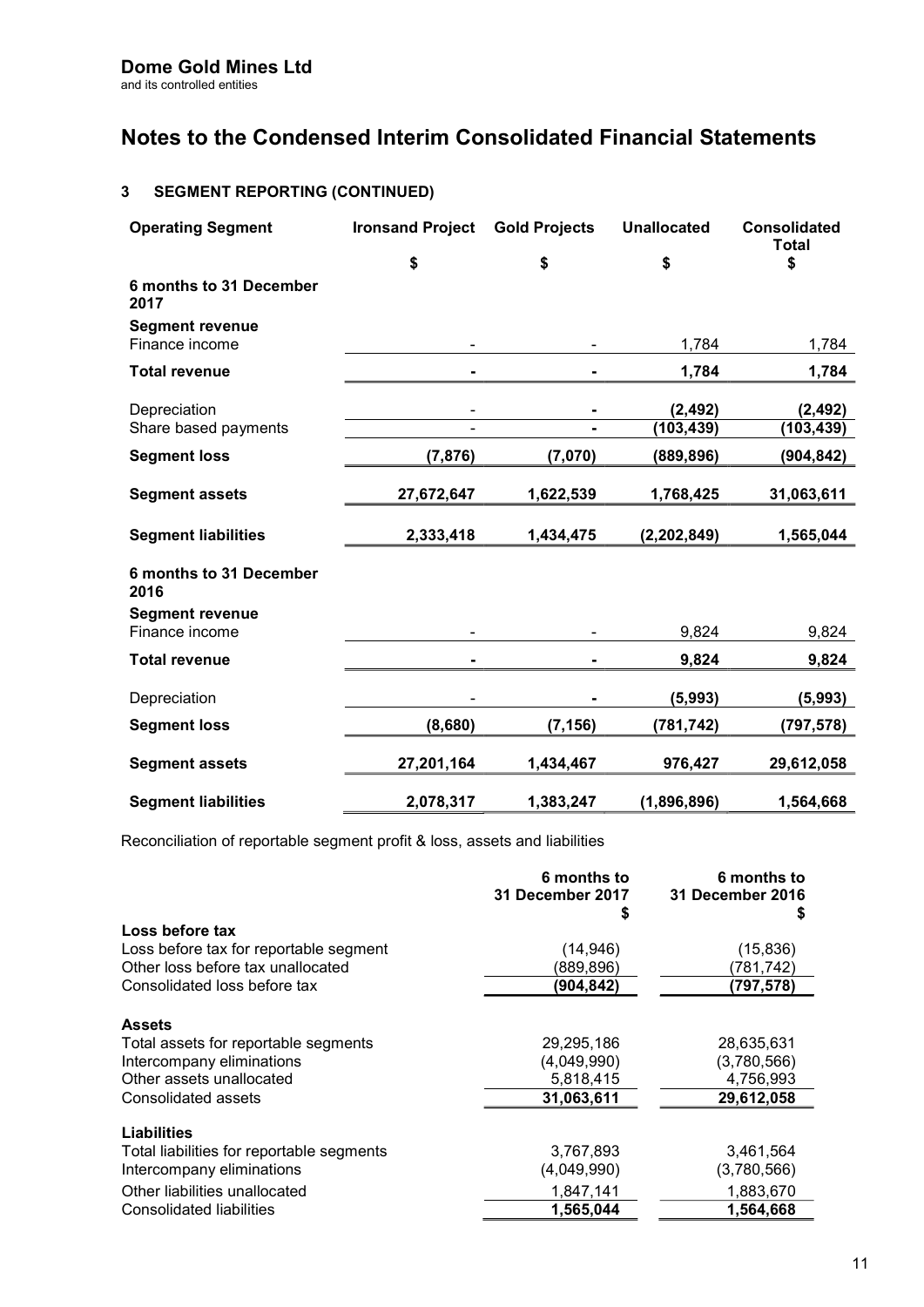### 4 LOSS PER SHARE

| Basic and diluted loss per share have been<br>calculated using:                                        | 6 months to<br><b>31 December 2017</b> | 6 months to<br>31 December 2016 |
|--------------------------------------------------------------------------------------------------------|----------------------------------------|---------------------------------|
| Loss for the period attributable to equity holders of<br>the Company                                   | (904,842)                              | (797,578)                       |
|                                                                                                        | <b>No of Shares</b>                    |                                 |
| Weighted average number of shares at the end of<br>the period used in basic and diluted loss per share | 248.240.783                            | 235.452.586                     |
| Basic and diluted loss per share (cents per share)                                                     | (0.36)                                 | (0.34)                          |

As the Group is loss making, none of the potentially dilutive securities are currently dilutive.

### 5 CAPITALISED EXPLORATION AND EVALUATION EXPENDITURE

|                                                                   | 6 months to<br>31 December 2017 | <b>Year to</b><br>30 June 2017 |
|-------------------------------------------------------------------|---------------------------------|--------------------------------|
| Opening balance<br>Exploration expenditure capitalised during the | 28,395,904                      | 27,689,854                     |
| period                                                            | 488,369                         | 706,050                        |
| Closing balance                                                   | 28,884,273                      | 28,395,904                     |

The ultimate recoupment of these costs is dependent on the successful development and exploitation, or alternatively sale, of the respective areas of interest.

### 6 ISSUED CAPITAL

The Group issued 9,163,302 shares during the six months to 31 December 2017 for cash. Each share has the same right to receive dividends and the repayment of capital and represents one vote at the shareholders' meeting of Dome Gold Mines Ltd. Shares issued and authorised are summarised as follows:

| <b>Shares</b>                                       | 6 months<br>to<br>31 Dec<br>2017<br><b>Shares</b> | <b>Year to</b><br>30 Jun<br>2017<br><b>Shares</b> | 6 months<br>to<br>31 Dec<br>2017<br>\$ | <b>Year to</b><br>30 Jun<br>2017<br>\$ |
|-----------------------------------------------------|---------------------------------------------------|---------------------------------------------------|----------------------------------------|----------------------------------------|
| Balance at the beginning of the reporting<br>period | 246,827,429                                       | 228.274.086                                       | 38,120,421                             | 34,752,434                             |
| Shares issued during the period                     | 9,163,302                                         | 18,553,343                                        | 1,832,660                              | 3,771,204                              |
| Shares issue costs                                  |                                                   |                                                   | (272, 774)                             | (403, 217)                             |
| Balance at reporting date                           | 255,990,731                                       | 246,827,429                                       | 39,680,307                             | 38,120,421                             |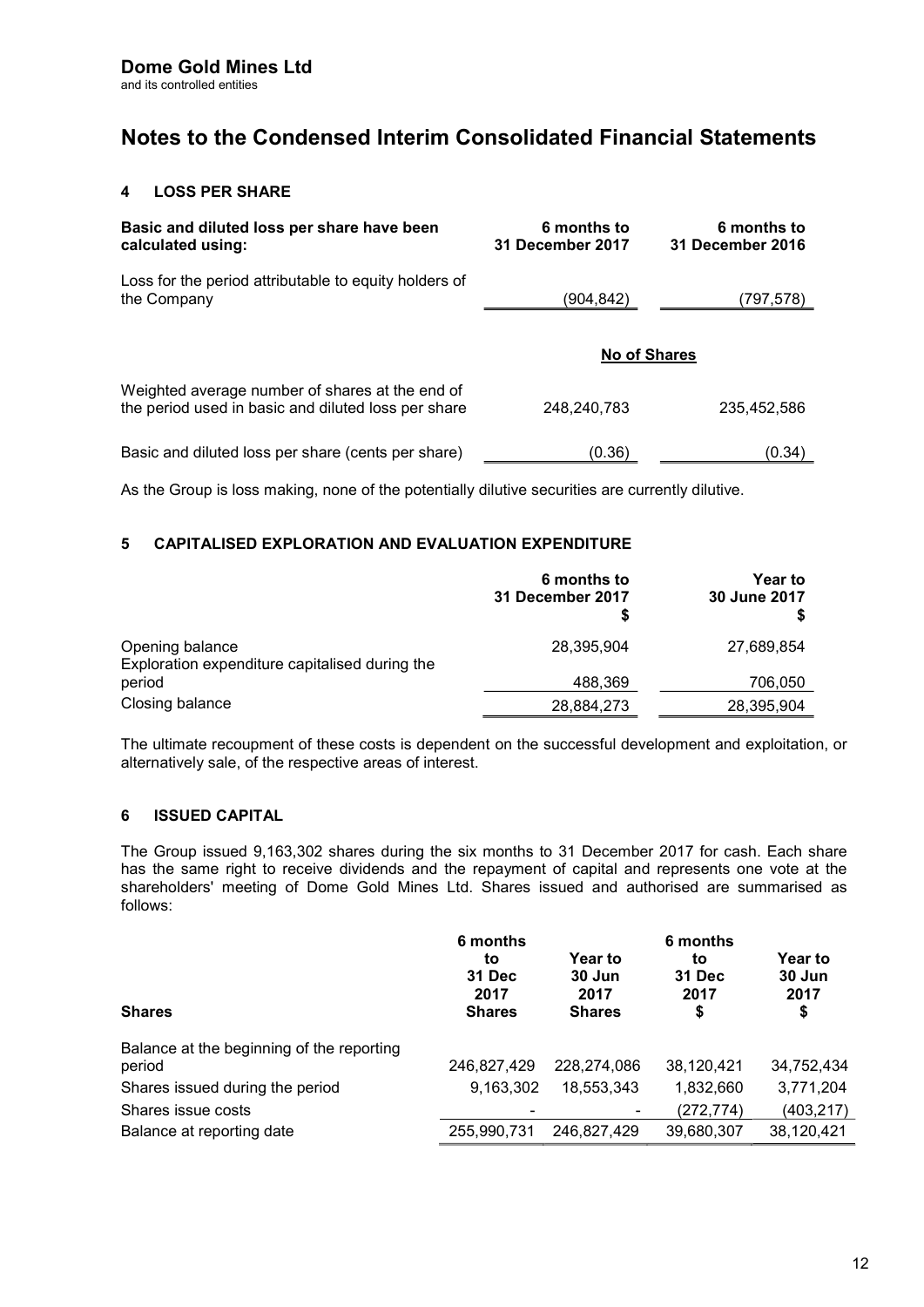### 7 SUBSEQUENT EVENTS

- On 3 January 2018 the Company completed a placement of 3,000,000 fully paid ordinary shares at \$0.20 per share to raise \$600,000 and granted 3,300,000 unlisted options exercisable at \$0.20 expiring on 3 January 2020.
- On 22 January 2018 the Company completed a placement of 4,377,489 fully paid ordinary shares at \$0.20 per share to raise \$875,498 and granted 4,465,566 unlisted options exercisable at \$0.20 expiring on 22 January 2020.
- On 20 February 2018 the Company completed a placement of 561,990 fully paid ordinary shares at \$0.20 per share to raise \$112,398 and granted 162,398 unlisted options exercisable at \$0.20 expiring on 20 February 2020.
- Preparations of an exploration diamond drilling program are advanced with pre-mobilisation of the advance team taking place in mid-February 2018 and the drilling equipment and team to Ono Island in early March 2018. Dome has engaged senior geologist Matthew White to manage the drilling program (see ASX release dated 30 January 2018).

No other matters or circumstances have arisen since the end of the financial period which significantly affected or may significantly affect the operations of the Company, the results of those operations, or the state of affairs of the Company in future financial years.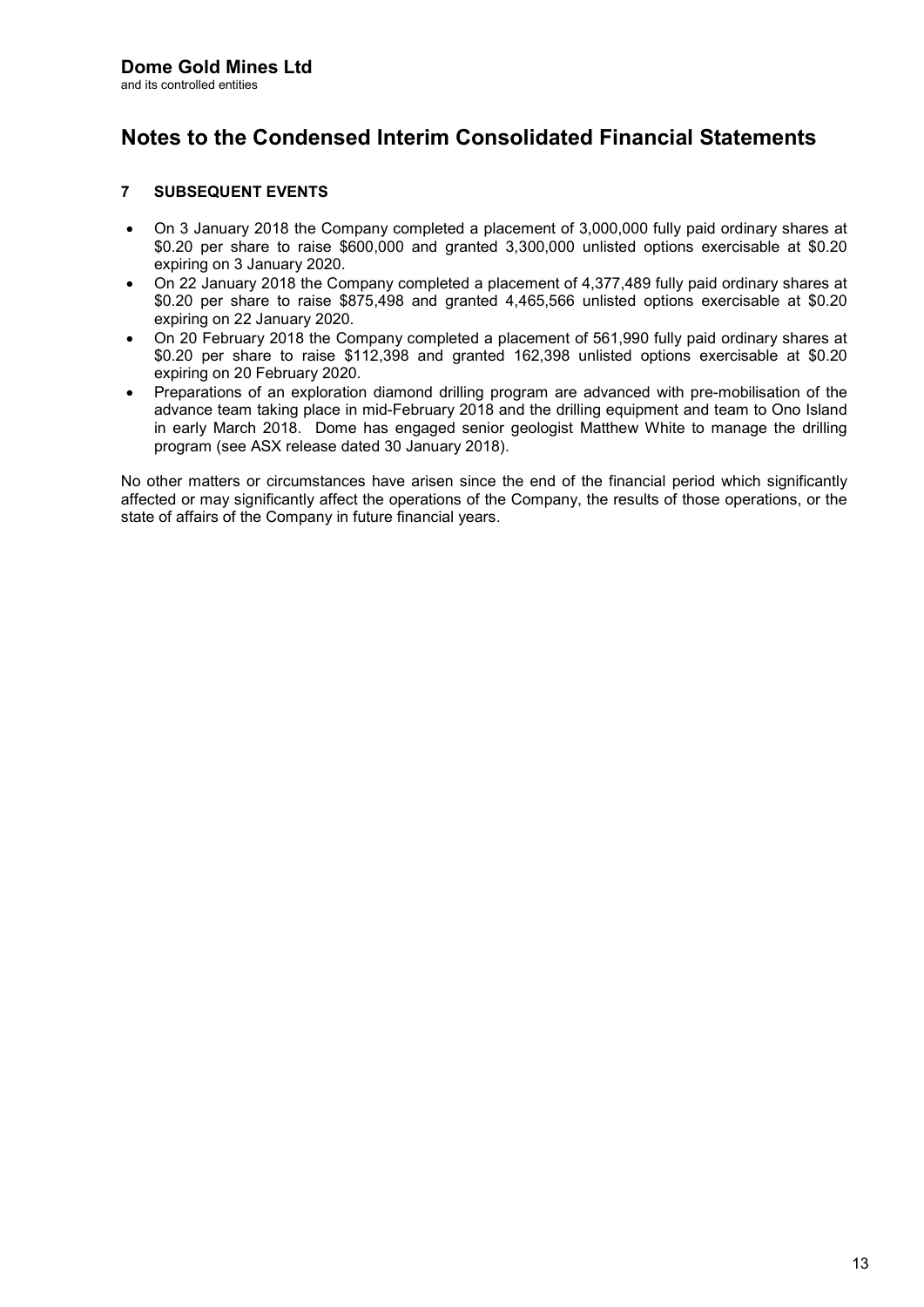# Directors' Declaration

In the opinion of the directors of Dome Gold Mines Ltd:

1. the consolidated financial statements and notes of Dome Gold Mines Ltd are in accordance with the Corporations Act 2001, including

 i. giving a true and fair view of its financial position as at 31 December 2017 and of its performance for the half-year ended on that date; and

ii. complying with Accounting Standard AASB 134 Interim Financial Reporting; and

2. there are reasonable grounds to believe that the Company will be able to pay its debts as and when they become due and payable.

Signed in accordance with a resolution of the directors.

On behalf of the Board

of Lowdes

G. G. Lowder Chairman Dated this 8 March 2018 Sydney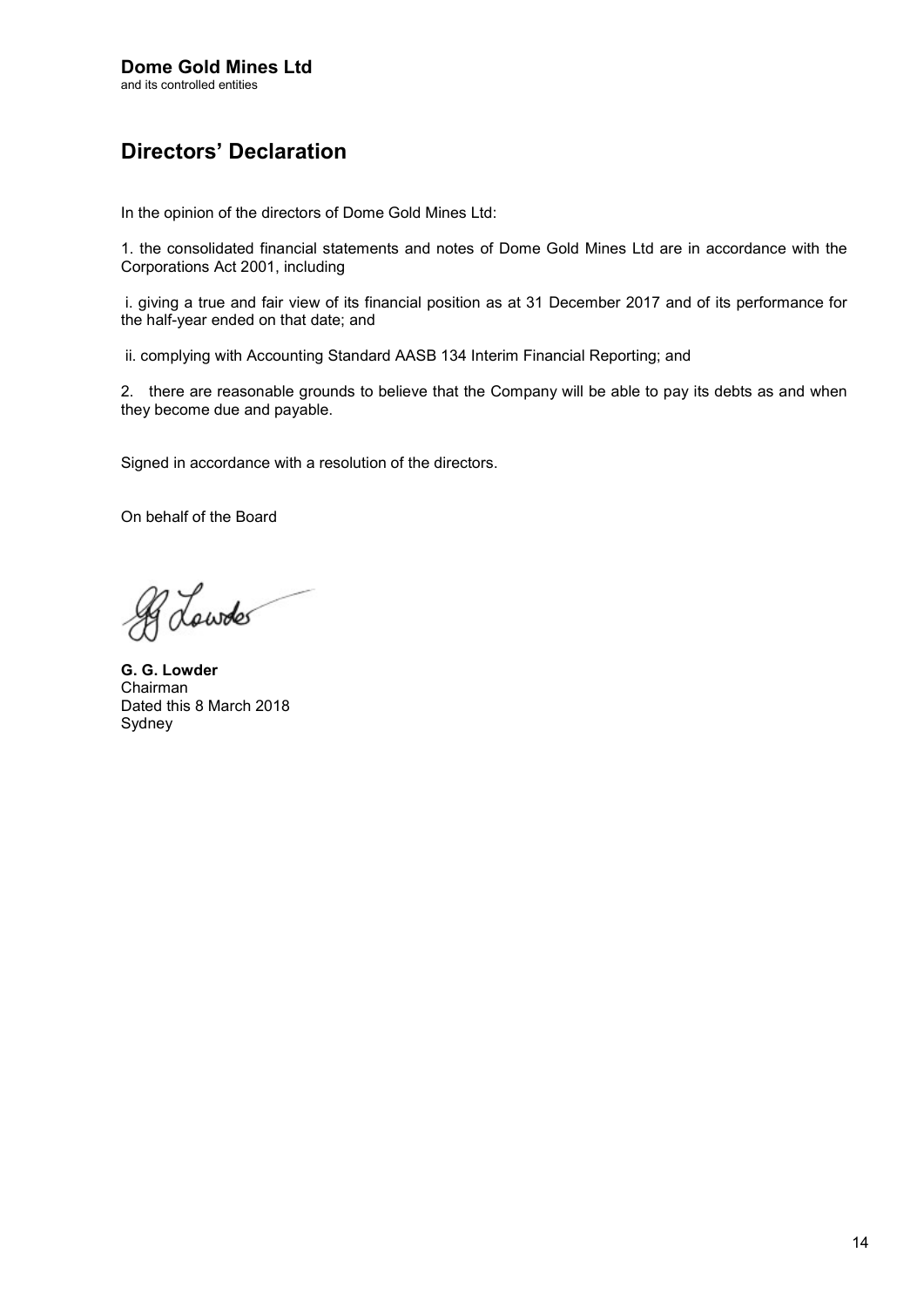

Level 17, 383 Kent Street Sydney NSW 2000

Correspondence to: Locked Bag Q800 QVB Post Office Sydney NSW 1230

T +61 2 8297 2400 F +61 2 9299 4445 E info.nsw@au.gt.com W www.grantthornton.com.au

### Independent Auditor's Review Report to the Members of Dome Gold Mines Ltd

#### Report on the Half-Year Financial Report

#### **Conclusion**

We have reviewed the accompanying half-year financial report of Dome Gold Mines Ltd (the Company) and it's controlled entities (the Group) which comprises the consolidated statement of financial position as at 31 December 2017, the consolidated statement of profit or loss and other comprehensive income, consolidated statement of changes in equity and consolidated statement of cash flows for the half-year then ended, a description of accounting policies, other selected explanatory notes, and the directors' declaration.

Based on our review, which is not an audit, nothing has come to our attention that causes us to believe that the half-year financial report of International Base Metals Limited does not give a true and fair view of the financial position of the Group as at 31 December 2017, and of its financial performance and its cash flows for the half-year ended on that date, in accordance with the Corporations Act 2001, including complying with Accounting Standard AASB 134 Interim Financial reporting.

#### **Material Uncertainty Related to Going Concern**

We draw attention to Note 1 in the financial statements, which indicates that the Group incurred a net loss of \$904,842 during the half-year ended 31 December 2017, and had net cash outflows from operating activities of \$1,185,687 and had a cash balance of \$1,621,937. As stated in Note 1, these events or conditions, along with other matters as set forth in Note 1, indicate that a material uncertainty exists that may cast doubt on the Group's ability to continue as a going concern. Our conclusion is not modified in respect of this matter.

#### **Directors' Responsibility for the Half-Year Financial Report**

The Directors of the Company are responsible for the preparation of the half-year financial report that gives a true and fair view in accordance with Australian Accounting Standards and the Corporations Act 2001 and for such internal control as the directors determine is necessary to enable the preparation of the half-year financial report that gives a true and fair view and is free from material misstatement, whether due to fraud or error.

Grant Thornton Audit Pty Ltd ACN 130 913 594 a subsidiary or related entity of Grant Thornton Australia Ltd ABN 41 127 556 389

<sup>&#</sup>x27;Grant Thornton' refers to the brand under which the Grant Thornton member firms provide assurance, tax and advisory services to their clients and/or refers to one or more member firms, as the context requires. Grant Thornton Australia Ltd is a member firm of Grant Thornton International Ltd (GTIL). GTIL and the member firms are not a worldwide partnership. GTIL and each member firm is a separate legal entity. Services are delivered by the member firms. GTIL does not provide services to clients. GTIL and its member firms are not agents of, and do not obligate one another and are not liable for one another's acts or omissions. In the Australian context only, the use of the term 'Grant Thornton' may refer to Grant Thornton Australia Limited ABN 41 127 556 389 and its Australian subsidiaries and related entities. GTIL is not an Australian related entity to Grant Thornton Australia Limited.